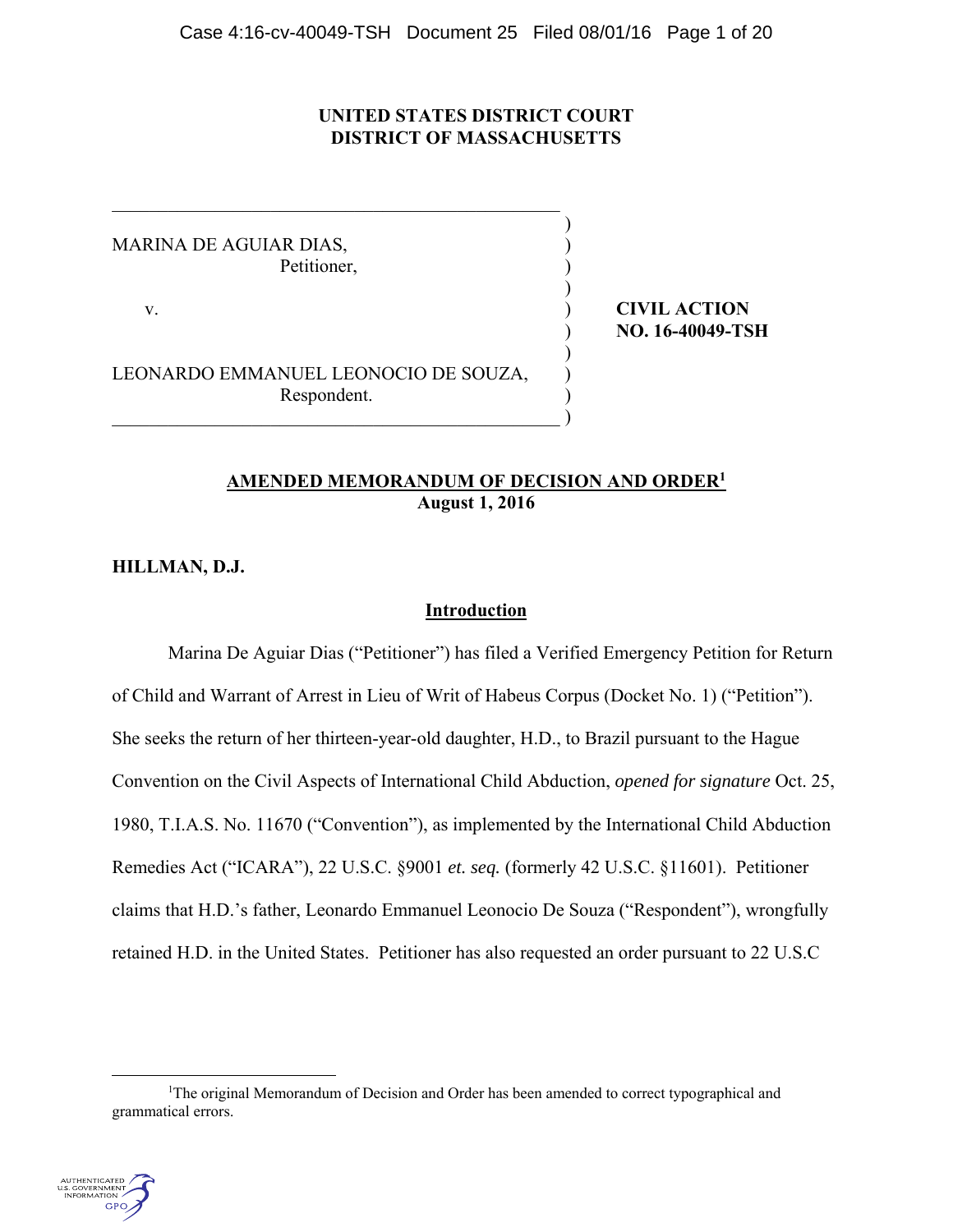#### Case 4:16-cv-40049-TSH Document 25 Filed 08/01/16 Page 2 of 20

§9007(b)(3) requiring Respondent to pay necessary expenses incurred by her during the course of these proceedings and transportation costs related to H.D.'s return to Brazil.

Respondent opposes the Petition on the grounds that: (1) Petitioner did not establish that H.D. was wrongfully retained within the meaning of Article 3 of the Convention; (2) Under Article 13(b) of the Convention, there is a grave risk that H.D.'s return would expose her to physical or psychological harm or otherwise place her in an intolerable situation; (3) Under Article 13 of the Convention, H.D. objects to being returned and has attained an age and degree of maturity at which it is appropriate to take account of her views; and (4) Under Article 12 of the Convention, H.D. is "well-settled" in the United States. For the reasons set forth below, the Petition is *granted*.

## **Procedural History**

The Petition was filed on May 4, 2016. *See* Docket No. 1. Petitioner concurrently filed an Emergency Motion for *Ex Parte* Relief (Docket No. 3), requesting an order prohibiting the removal of H.D. from the jurisdiction of this Court, an order requiring immediate surrender of H.D.'s travel documents, an order directing Respondent to immediately provide Petitioner with access to H.D., and an order commanding Respondent to appear before the Court forthwith to show cause why H.D. should not be returned to her habitual residence, *i.e.* Brazil. That motion was granted following an *ex parte* hearing held on May 6, 2016.

On May 13, 2016, the Court held a Show Cause Hearing. Respondent, who appeared *pro se*, requested additional time to retain counsel. That request was granted, and the Show Cause Hearing was continued until June 13, 2016. On June 10, 2016, Respondent, through counsel,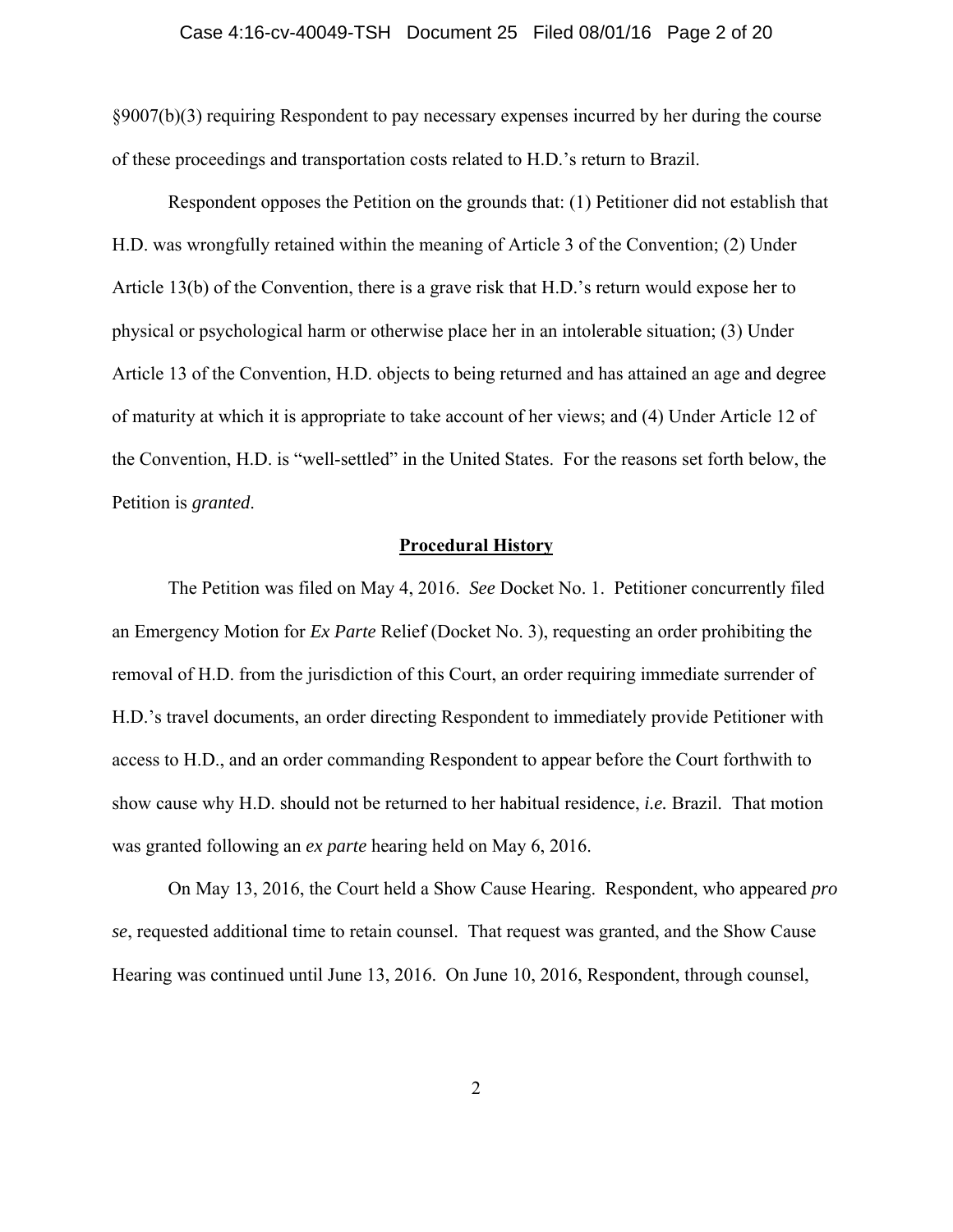### Case 4:16-cv-40049-TSH Document 25 Filed 08/01/16 Page 3 of 20

filed an Answer to Petitioner's Emergency Petition (Docket No. 12) ("Answer"). 2 Respondent also filed a Demand for Trial by Jury (Docket No. 13). On June 13, 2016, the Show Cause Hearing was held and this Court heard testimony from Respondent, Petitioner, and Petitioner's current husband, Marcio Faria Oliveira Martins.<sup>3</sup> The Court declined Respondent's request to hear testimony from H.D. in connection with Respondent's "grave risk" defense. *See Kufner v. Kufner*, 519 F.3d 33, 40 (1<sup>st</sup> Cir. 2008)("No part of the Hague Convention requires a court to allow the child to testify or to credit the child's views, so the decision rests within the sound discretion of the trial court"). Respondent's counsel did not request that this Court interview H.D. in connection with the "mature child" defense under Article 13, which is separate and distinct from the "grave risk" defense under Article 13(b). Although counsel made a brief reference to the mature child defense when requesting that the Court interview H.D., he did not explicitly ask the Court to pursue this line of questioning with her.<sup>4</sup> Moreover, he did not argue or mention that defense in his opening statement, and there was no testimony proffered on the issue of whether H.D. presently objects to returning to Brazil. The Court thus finds that

 $<sup>2</sup>$  In his Answer, Respondent also argued that Petitioner failed to plead facts sufficient to state a claim,</sup> alluding to, but not citing, Fed. R. Civ. P. 12(b)(6), and also suggested that the return of H.D. "would not be permitted by the fundamental principles of the requested State relating to the protection of human rights and fundamental freedoms," which is a defense to return enumerated by Article 20 of the Convention. Respondent did not pursue these defenses at the Show Cause Hearing, nor did he propose that this Court rule on these defenses in his Proposed Findings of Fact and Conclusions of Law submitted subsequent to the hearing. Therefore, any such

 $\alpha$ <sup>3</sup> Petitioner and her husband appeared via teleconference from Brazil.<br><sup>4</sup> Respondent's counsel indicated in his opening statement that Respondent's "defense is based on Article" 13(b))," the grave risk defense. However, at the close of the hearing, when Respondent's counsel asked the Court to interview H.D., counsel stated that "one of the largest issues in the case" is "whether the child wants to stay in the United States [and] is old enough to understand on her own why that might be best for her," suggesting that he wished the Court to question H.D. in connection with an Article 13 mature child defense. When the Court, seeking clarity, asked whether counsel was requesting testimony from H.D. on the issue of the grave risk defense, counsel said "yes," and made no further mention of the mature child defense. Additionally, after Respondent's brief reference to the mature child defense, Plaintiff's counsel asserted that the grave risk was "the only defense raised in this proceeding." Respondent did not object to this characterization of the defenses at issue in the proceeding.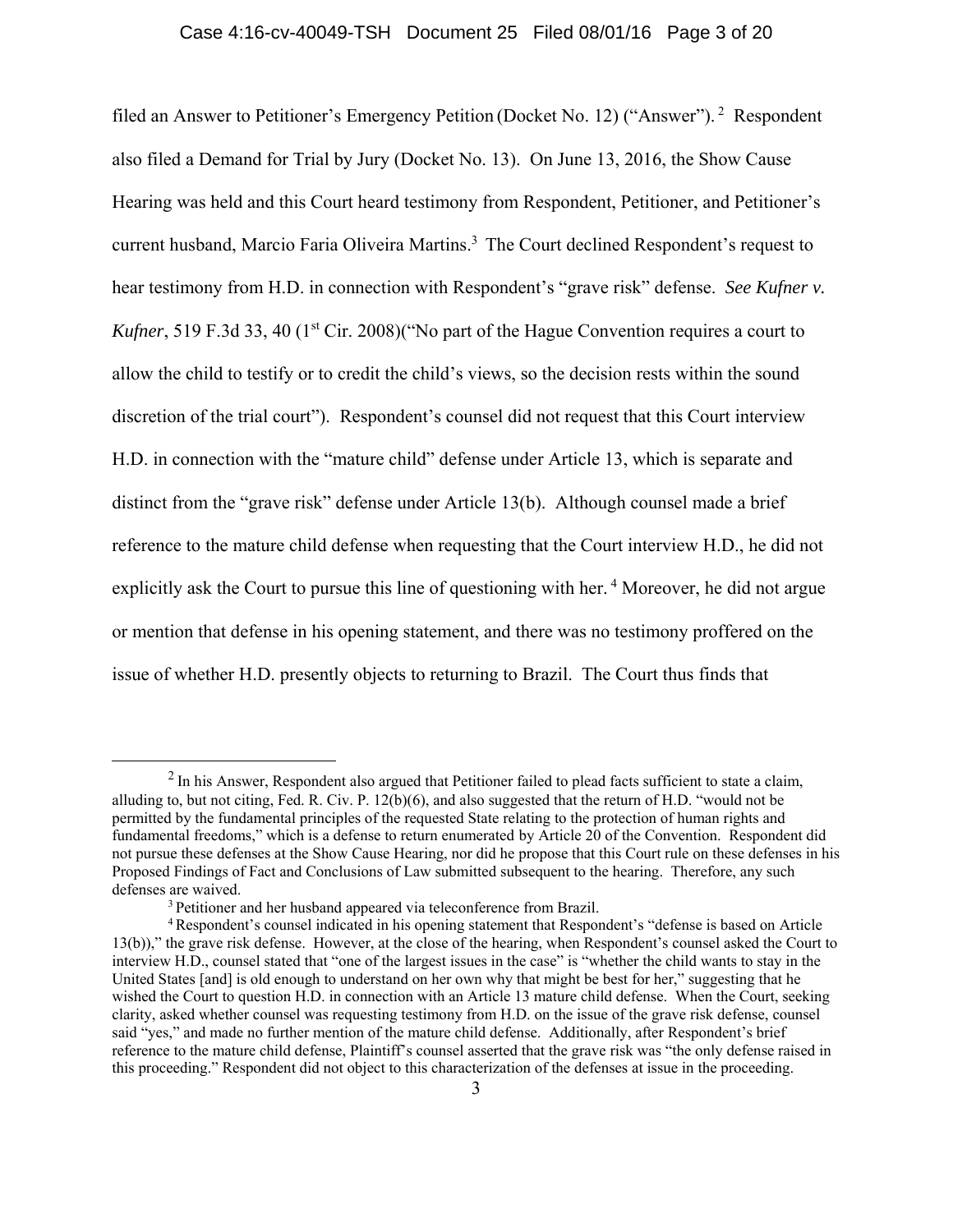Respondent waived the mature child defense under Article 13. In any event, for reasons stated later in this opinion, I find that even if properly preserved, Respondent has also failed to establish that H.D. has attained an age and degree of maturity at which it is appropriate to consider her views.

## **Facts**<sup>5</sup>

#### *H.D.*

H.D. is a thirteen-year-old native of Brazil. *See Petition,* at *Ex. C; Answer,* at *Ex. A.*  Petitioner is H.D's biological mother, and Respondent her biological father. *See id*. At the time of H.D.'s birth, Petitioner and Respondent lived together in Brazil as an unmarried couple. They separated approximately three years after H.D.'s birth, and have not lived together since. Following the separation, Petitioner and H.D. lived together in a house located in the Caixa D'Agua ("Water Box") neighborhood of Salvador, Bahia, Brazil, which they shared with Petitioner's parents and grandmother.<sup>6</sup> Respondent lived apart from H.D. and Petitioner, but remained in Brazil until May 2013, when he moved to Massachusetts. *Resp.'s Aff*., at ¶ 4.

On June 13, 2015, accompanied by Respondent's mother and with Petitioner's permission, H.D. left Brazil to temporarily visit Respondent in Worcester, Massachusetts. H.D. traveled to the United States using a round-trip plane ticket that included a return flight to Salvador, Brazil on July 7, 2015. *See Petition,* at *Ex. A*. Respondent testified that upon H.D.'s arrival, his mother told him that H.D.'s home in Brazil was unsanitary due to Petitioner's father

 $rac{1}{5}$  While it is undisputed that H.D. is a habitual resident of Brazil, facts relating to H.D.'s birth and childhood are relevant to both Petitioner's claims and Respondent's defenses. Facts for which no citation is provided were elicited at the hearing.

<sup>&</sup>lt;sup>6</sup> Petitioner did not provide the name of her former neighborhood to the Court, but Respondent referred to the neighborhood as "Water Box" in his testimony. I refer to Petitioner's former neighborhood as Water Box for convenience, notwithstanding the possible inaccuracy, as the name of that neighborhood is irrelevant to this matter.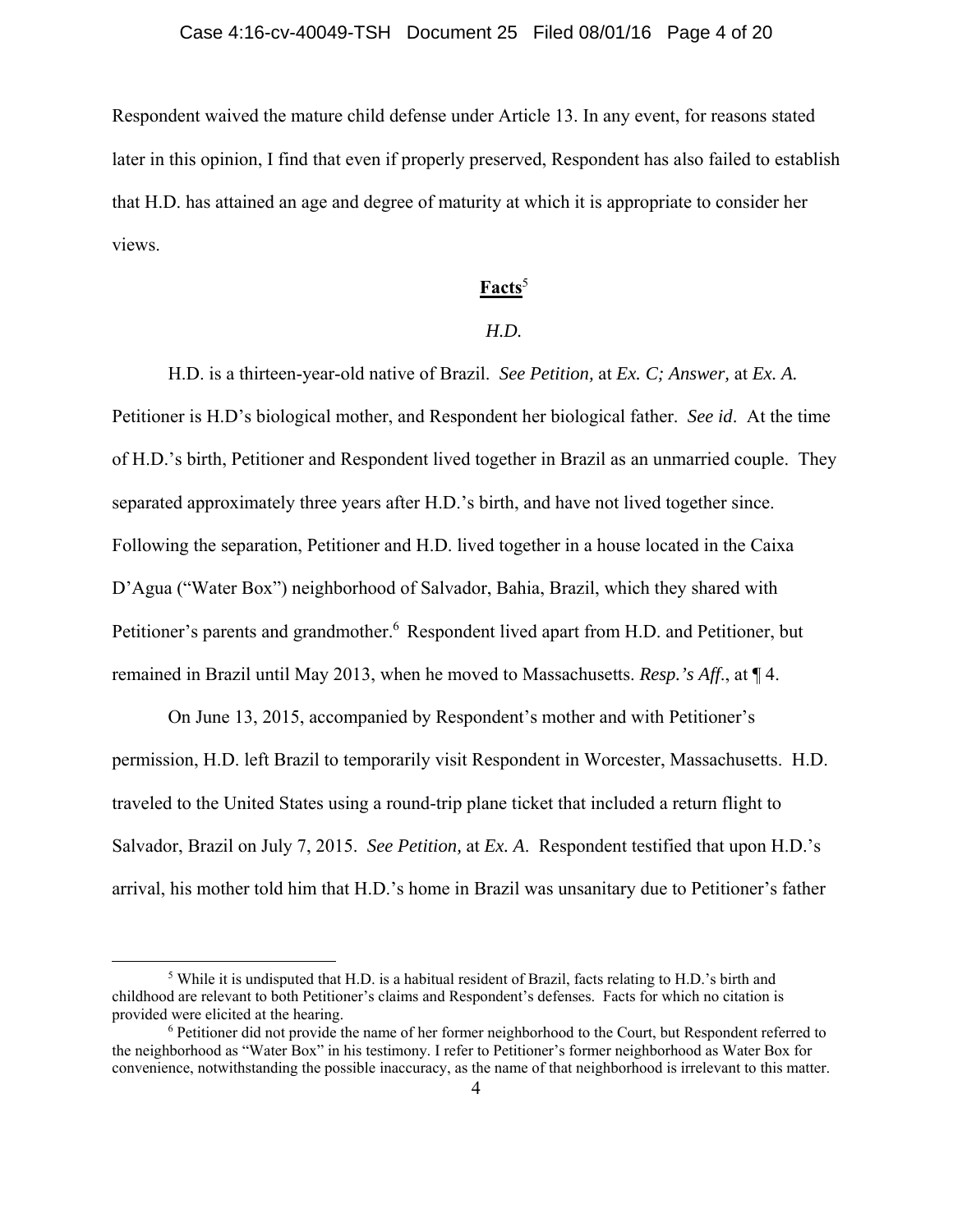#### Case 4:16-cv-40049-TSH Document 25 Filed 08/01/16 Page 5 of 20

and grandmother's compulsive hoarding. According to Respondent, he then approached H.D., who confirmed that the mother's report was true and clearly expressed to Respondent that she wanted to stay with him in the United States. Respondent also stated in his affidavit, but did not testify, that H.D. told him she was "afraid to return to Brazil," and that she "said repeatedly that she is afraid in Salvador."7 *Resp.'s Aff.*, at ¶¶ 10, 14. On June 18, 2016, Respondent and his mother called Petitioner and asked for her permission to keep H.D. in the United States. Petitioner declined to give her permission, but Respondent nevertheless kept H.D. in the United States over Petitioner's objection. Since her entry into the United States on June 14, 2015, H.D. has lived in Worcester, Massachusetts with Respondent, Respondent's wife, and Respondent's four-year-old daughter in an apartment located in Worcester's "Main South" neighborhood. *See Petition,* at *Ex. A.*

### *Respondent*

Respondent represented in his Answer that he is lawfully present in the United States as an F-1 nonimmigrant student. 8 *See Ex. B.* He testified that he is currently in the process of changing his immigration status, and represented in his Proposed Findings of Fact and Conclusions of Law that he "has intentions to permanently reside in the United States." He also testified that H.D. is currently lawfully present in the United States as an F-2 dependent of a nonimmigrant student. However, he has provided no documentation in support of that claim.<sup>9</sup>

 $\overline{\phantom{a}}$  $\frac{7}{10}$  Respondent did not testify that H.D. told him she was afraid in Salvador, or indeed that H.D. told him anything relating to crime, violence, danger, or fear in Salvador. Respondent's claims concerning H.D.'s fear of return to Salvador made in his affidavit are therefore given less weight.

<sup>&</sup>lt;sup>8</sup> Respondent incorrectly represents to the Court that he attached a copy of an F-1 visa to his Answer. Respondent instead attached a copy of a Form I-20, Certificate of Eligibility for Nonimmigrant Student Status, signed by a school representative on April 20, 2016 and himself on May 9, 2016. He provided no evidence that this form was submitted to the Department of Homeland Security. I note, however, that the form indicates that it is issued for the reason of "continued attendance," which supports his claim that he is in F-1 status.

<sup>&</sup>lt;sup>9</sup> Respondent incorrectly represents in his Proposed Findings of Fact and Conclusions of Law that he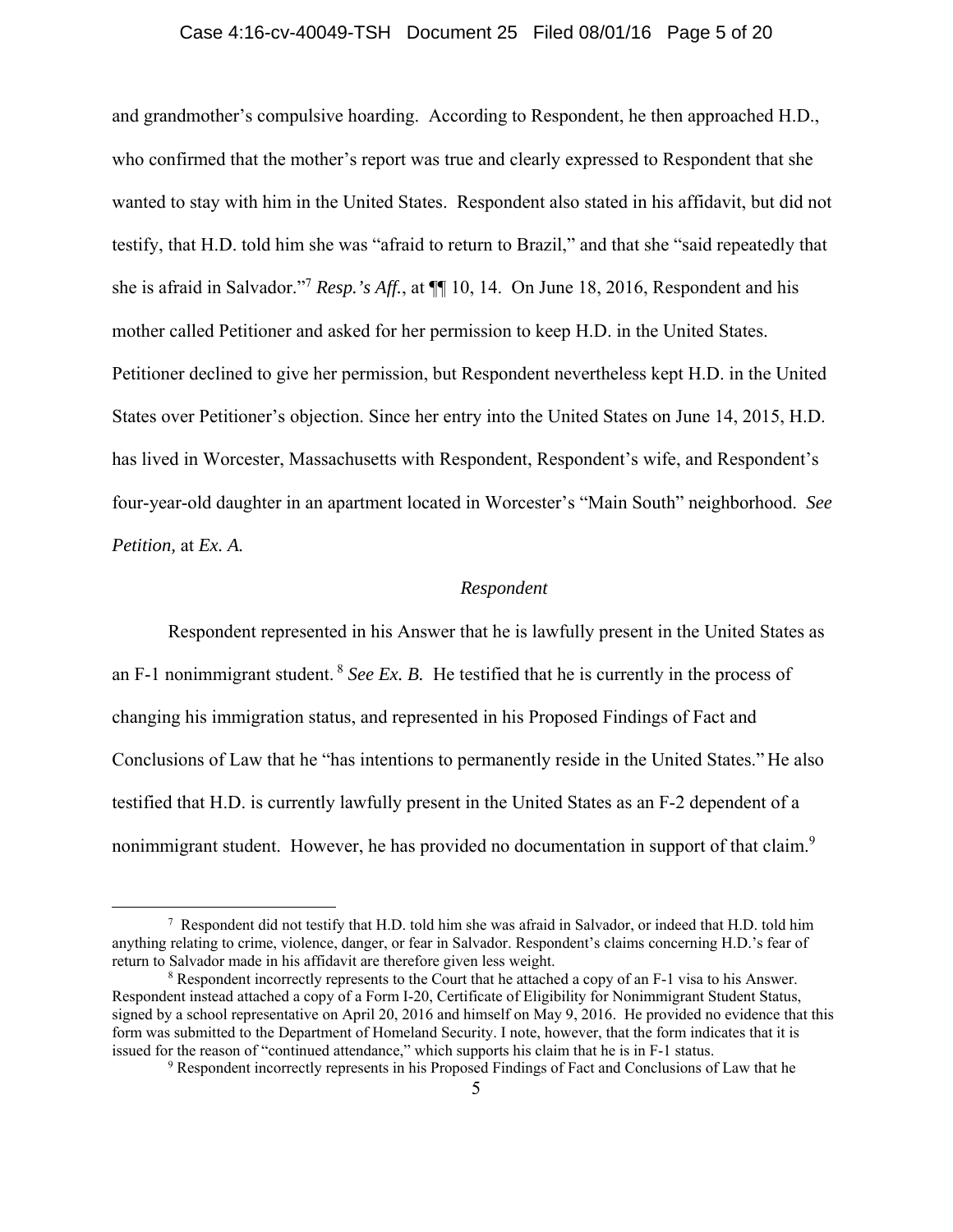Respondent testified that he works as a web developer, and stated in his affidavit that his job is "steady and gainful."<sup>10</sup>

### *Petitioner and Petitioner's Husband*

Petitioner currently resides in Brazil. She works both morning and night shifts on weekdays as a physical education teacher, and her husband works "regular commercial hours" as a systems analyst. Petitioner and her husband have been together as a couple for about seven years, and married in May 2016. In or around March 2016, Petitioner moved from the house she shared with her parents and grandmother (and previously shared with H.D.) in the Water Box neighborhood of Salvador to a house which she now shares with her husband and his mother in Salvador's Rio Vermelho ("Red River") neighborhood. Both Petitioner and her husband testified that if H.D. returns to Brazil, she will stay at their current house in the Red River neighborhood, not at her former home in the Water Box neighborhood.<sup>11</sup>

#### *H.D.'s Living Conditions in Brazil and the United States*

Respondent asserts that H.D.'s former home in the Water Box neighborhood was unsanitary due to the hoarding of Petitioner's father and grandmother. Respondent submitted photographs of three rooms in that house depicting clutter.12 *Answer,* at *Ex. C,* pp. 1-3. In

 $\overline{a}$ 

<sup>&</sup>quot;testified that H.D. was issued travel documents on May 26, 2015 which were good for two years." *See* Docket No., 20 at ¶ 5. Respondent's testimony did not contain any such information.

 $10$  Respondent has presented no evidence that his current employment is authorized by the United States Government. While F-1 students are permitted to work on-campus, Respondent's Form I-20 indicates that he is not employed on-campus. *See Answer*, at *Ex. B*. F-1 students are not permitted to work off-campus without particular authorization. *See* 8 C.F.R. §§214.2(f)(9)(ii),(f)(10) (enumerating categories of off-campus work authorization for nonimmigrant students). Respondent has presented no evidence that he is authorized to work off-campus, or that he otherwise has employment authorization. Based on the evidence presented by Respondent and his testimony at the hearing, I find that there is a question as to whether H.D. has legal status in this country. Although I have not considered H.D.'s legal status in making my decision, I note that it could have ramifications in any future proceedings.<br><sup>11</sup> Respondent acknowledged that it was his understanding that, if H.D. were to return to Brazil, she would

return to the house in Red River, not the house in Water Box. 12 While the photographs make clear that there was significant clutter at the Water Box location, the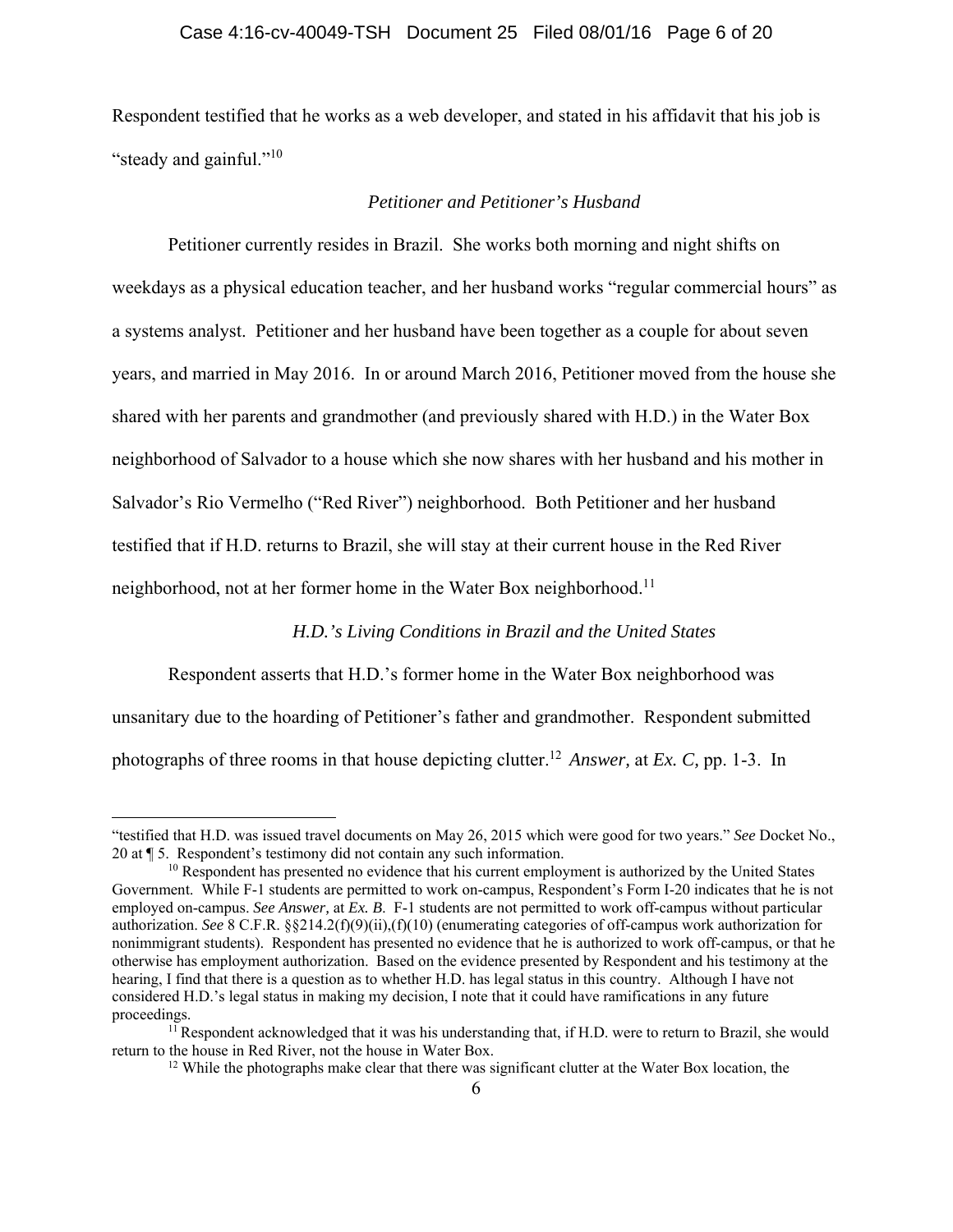### Case 4:16-cv-40049-TSH Document 25 Filed 08/01/16 Page 7 of 20

comparison, Respondent submitted photographs of three rooms in his current apartment, all of which appear clean.<sup>13</sup> *Hearing Ex. 3.* It is undisputed that Petitioner no longer lives at the house in the Water Box neighborhood depicted in the photographs, and likewise undisputed that she no longer lives with her parents and grandmother. Petitioner submitted photographs of various rooms in her current home that she shares with her husband and mother-in-law in the Red River neighborhood. *Hearing Ex. 1.* The rooms appear clean and clutter-free.

Respondent asserts that Petitioner's father, who formerly lived with Petitioner and H.D. in the Water Box house, suffers from mental illness.<sup>14</sup> Respondent testified that when he would visit the Water Box house, he would often observe Petitioner's father scream, swear, and use racist and homophobic language in front of H.D. Respondent testified that when Petitioner's father would use this language, he was talking to himself or yelling at a nonexistent neighbor in an abandoned house. Respondent testified that this behavior occurred daily. Petitioner and her husband both testified that Petitioner's father does not suffer from mental illness. It is undisputed that if H.D. returns to Brazil, she would not live with Petitioner's father.

Respondent asserts that Petitioner did not properly care for H.D. in a number of ways. He testified that H.D.'s hygiene was poor when she lived with Petitioner in Brazil. When he would visit H.D., he would often notice that her clothing was dirty and stained. According to

 $\overline{a}$ 

pictures do not depict an unsanitary or dangerous environment.

 $13$  One of the photographs submitted depicts a laptop computer and iPad on top of a desk in H.D.'s bedroom. On cross-examination, Respondent testified that if H.D. would be able to take the laptop and iPad with her if she were to return to Brazil. 14 On cross-examination, Respondent admitted that he had filed a document with a court in Brazil, in

connection with a challenge to Petitioner's temporary custody order, in which he described Petitioner's family as "good people." He conceded that he does not believe that a racist person is a "good" person. When asked why he would represent to the Brazilian court that Petitioner's father is a "good" person, while representing to this Court that he would frequently use racist and homophobic language, Respondent answered that he did not think it relevant to mention Petitioner's father's behavior to the Brazilian court because those proceedings weren't about "defining custody." This explanation is unconvincing and undercuts the reliability of his testimony.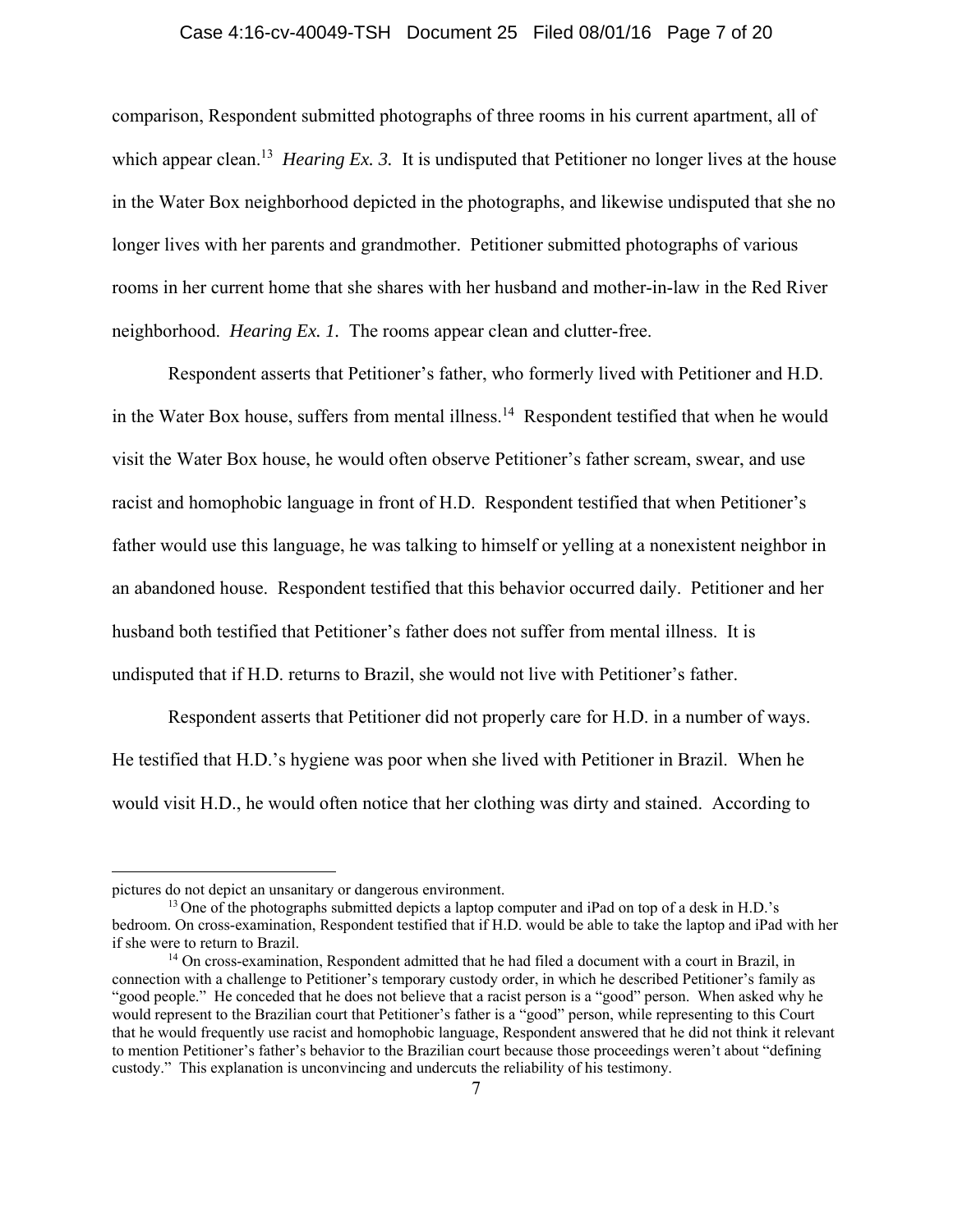### Case 4:16-cv-40049-TSH Document 25 Filed 08/01/16 Page 8 of 20

Respondent, H.D. would be so unclean that he often felt compelled to bring her to his house, bathe her, and change her clothes. He testified that when H.D. came to the United States, he and his wife had to "always" remind her to bathe herself, and also had to teach her to brush her hair and teeth on a regular basis. Petitioner did not testify on the subject of H.D.'s hygiene.

Respondent also claims that H.D. did not have an adequate social life when she lived in Brazil. When H.D. was not in school, she would usually stay home, watch TV, and play video games. He testified that when he would call H.D. on weekends, she would often be at her house by herself, while Petitioner and her husband (then-fiancée) would be out "traveling" together. Petitioner's husband testified, to the contrary, that he and Petitioner would spend time with H.D. on weekends. According to Respondent, H.D. is now a member of a church youth group, recently started attending jiu-jitsu classes, and generally has a more active social life than she had in Brazil.

Petitioner and Respondent agree that H.D.'s grades, particularly in math, were poor when she lived in Brazil.15 During the 2015-2016 school year, H.D. attended Sullivan Middle School in Worcester, Massachusetts, where her grades generally improved; Respondent submitted a report card from Sullivan showing exemplary grades, except for an "F" in math in one quarter*. Hearing Ex. 4, at p. 2.* Respondent testified that after H.D. came to the United States, he bought her books to teach her a "home-based" math education program called "Kumon." He observed that the Kumon program helped H.D. improve her skills in math.<sup>16</sup> Petitioner testified that H.D. had a math tutor and was receiving extra help in math before she left for the United States.

<sup>&</sup>lt;sup>15</sup> The amount of time during which H.D.'s grades suffered was disputed by the parties. Petitioner testified that she received poor grades in math for a period of six months, whereas Respondent testified that she had always received poor grades in math.

 $16$  On cross-examination, Respondent testified that he could ship the Kumon books to H.D. in Brazil if she were ordered returned.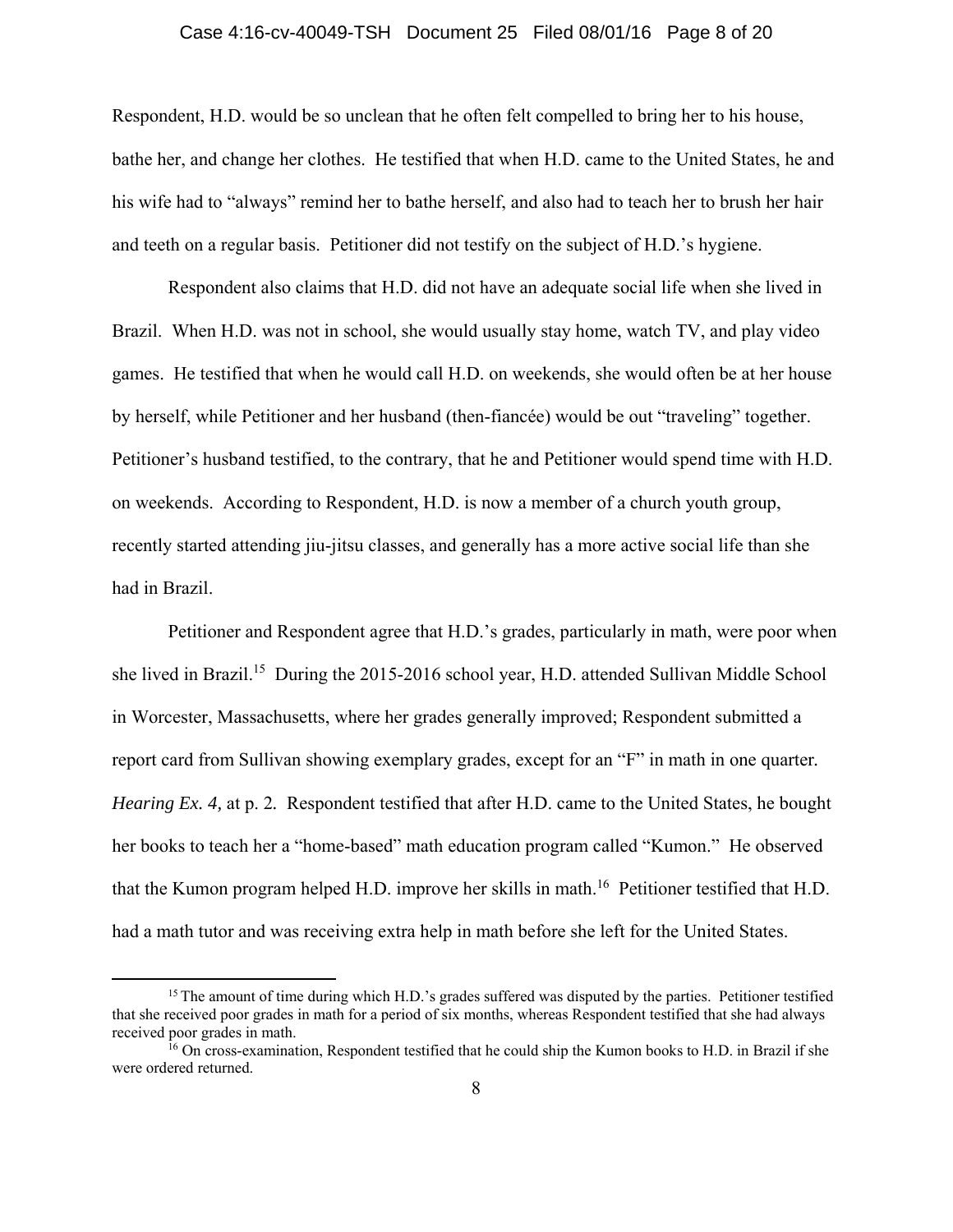### Case 4:16-cv-40049-TSH Document 25 Filed 08/01/16 Page 9 of 20

Petitioner testified that if H.D. is returned to Brazil, she will attend a school called "Integral." According to Petitioner, schooldays at Integral consist of academic classes in the morning and extracurricular activities in the afternoon, including swimming and martial arts.

 Respondent offered evidence concerning crime and violence in Salvador. He cited a statistic in his affidavit indicating that "with approximately 60 homicides for every 100,000 people, Salvador's murder rate is more than double that of Rio De Janeiro which has 21.5 murders per 100,000 people," *Resp.'s. Aff.,* at ¶ 15, and testified that Salvador is located in a particularly dangerous region of Brazil. When asked during direct examination whether there was "any reason, if any, why [he] came to the United States," Respondent answered that he came to the United States because of violence in Brazil, including in Salvador.<sup>17</sup>

Respondent asserts that both the Water Box and Red River neighborhoods in Salvador are dangerous.<sup>18</sup> He submitted photographs of the area outside H.D.'s former house in the Water Box neighborhood*. See Answer,* at *Ex. C,* p. 4-8; *Hearing Ex. 2*. The photographs depict some dilapidated buildings, graffiti, and a tall wall separating what is presumably H.D.'s former house from the street.<sup>19</sup> It was undisputed at the hearing that if H.D. returns to Brazil, she will not live in the Water Box neighborhood. Regarding the Red River neighborhood, Respondent testified

<sup>&</sup>lt;sup>17</sup> Respondent's claim that he came to the United States to escape violence in the entire country of Brazil is tempered by his attestation on his Form I-20, signed on May 6, 2016, that he intended to remain only temporarily in the United States. Further, in order to be granted F-1 nonimmigrant student status, an alien must prove to the Government that he has a "residence in a foreign country which he has no intention of abandoning." 8 U.S.C.  $$1101(a)(15)(f)(i).$ 

<sup>&</sup>lt;sup>18</sup> Just as Respondent asserted to the Brazilian court that H.D.'s father was a "good person," yet represented to this Court that he frequently uses racist and homophobic language, Respondent likewise admitted on crossexamination that he described the Water Box neighborhood in a document filed with the Brazilian court as a "good neighborhood," yet represented to this Court that H.D. would face a grave risk of physical or psychological harm if she were to return there. His explanation for this inconsistency was that a "good neighborhood doesn't mean a safe neighborhood." This explanation is unconvincing, and again calls into question the reliability of his testimony.

 $19$  Respondent testified that his mother took these photographs in or around May 2016, approximately two months after Petitioner had moved out of the neighborhood. The photographs of the neighborhood do not depict a dangerous environment.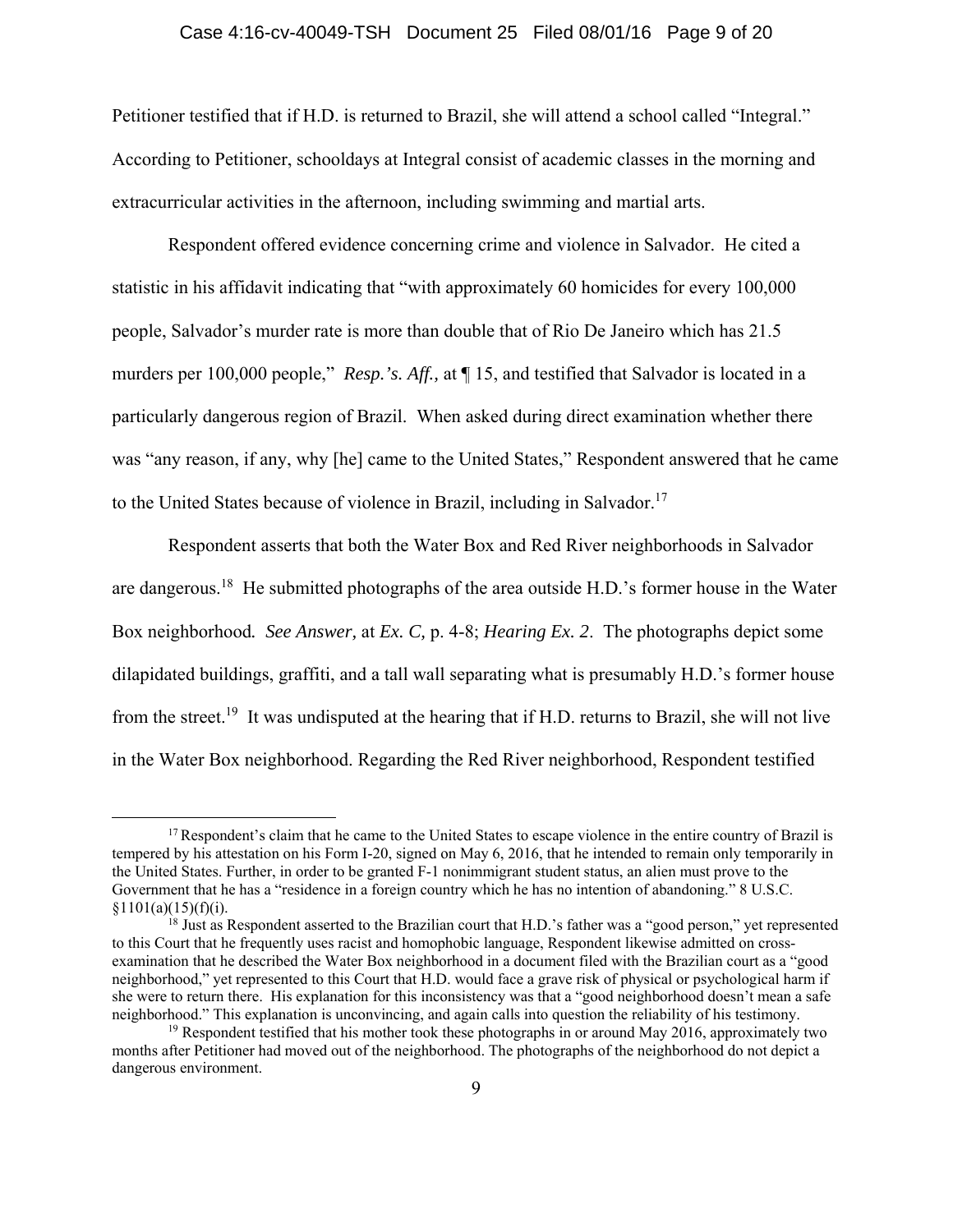### Case 4:16-cv-40049-TSH Document 25 Filed 08/01/16 Page 10 of 20

that he is familiar with the level of criminal activity and danger in that area because he once lived in a neighborhood called Amaralina, which is apparently near Red River. Although he has not lived in Salvador since 2013, he claimed that he is aware of the present danger in Salvador because, in addition to previously living in the city for more than 14 years in the aggregate, he also watches the news from Brazil and Salvador every day.<sup>20</sup> Respondent named two "favelas," or slum neighborhoods, called "Vale Das Pedrinhas" and "Nordeste," which he claimed were located "in the Red River area." He testified that these two neighborhoods are "extremely dangerous" and controlled by drug traffickers. He testified that there are "many other" dangerous areas in or near the Red River neighborhood, but did not name or describe those other areas. Petitioner's husband testified that the area of Red River in which his house is located is "calm," and is "considered a mid- to high-income level neighborhood." He testified that the safety in the neighborhood is "excellent."

## *H.D.'s Maturity and Alleged Objection to Return*

I summarize the evidence in the record pertaining to Respondent's Article 13 mature child defense, which is scarce due to Respondent's counsel's failure to pursue the defense at the Show Cause Hearing. Respondent testified that, at some point between June 14, 2015, and June 18, 2015, H.D. expressed a desire to remain with him in the United States. Petitioner testified that, after H.D.'s departure from Brazil, she "found out through [H.D.'s] colleagues that she had plans of staying" in the United States. However, there is no evidence in the record of H.D.'s present objection to return. Neither Respondent nor Petitioner offered any testimony concerning whether

 $20$  On cross-examination, Respondent testified that he was unaware of any criminal activity in Worcester's Main South neighborhood, where he currently lives with H.D. Respondent testified that he sometimes watches the local Worcester news, but was unaware of a number of recent reports of violent and drug-related crime in the Main South neighborhood referred to by Petitioner's counsel.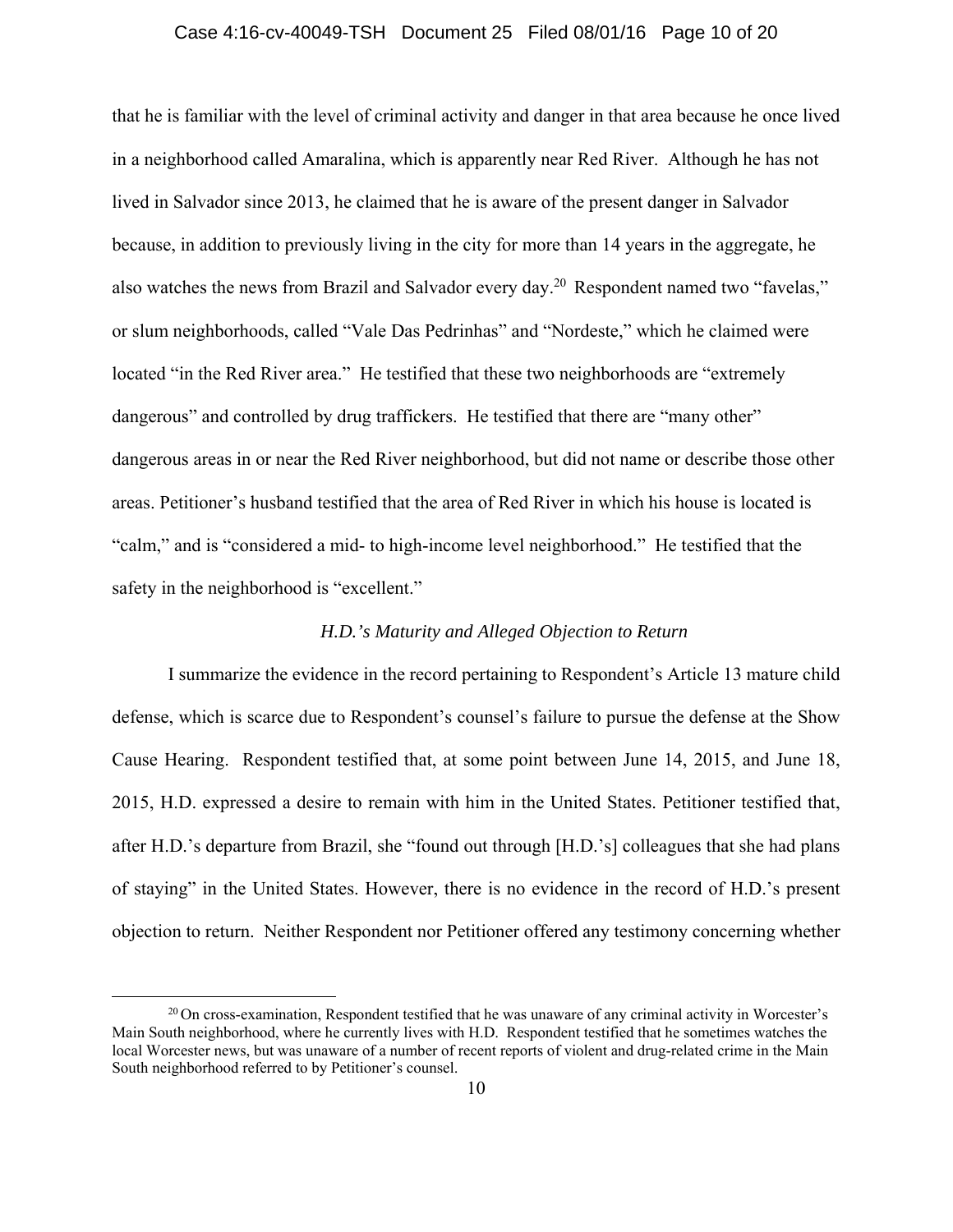H.D. presently objects to return, and Respondent did not even claim that H.D. presently objected to return in his affidavit submitted with his Answer. In support of H.D.'s maturity, Respondent submitted a letter from H.D's jiu-jitsu instructor, dated May 26, 2016, which states that H.D. "possesses a maturity we don't usually see in young ladies her age."21 *Answer,* at *Ex. F*.

### *Custody of H.D.*

Facts relating to the parties' respective custody rights are relevant to a wrongful retention analysis. In August 2015, Petitioner filed for custody of H.D. in the  $5<sup>th</sup>$  Probate and Family Court in the District of Salvador, State of Bahia, Brazil. On September 14, 2015, that court entered an order "temporary custody" for Petitioner. It is undisputed that Petitioner had custody rights over H.D. prior to the temporary custody order.<sup>22</sup> However, the exclusivity of her custody rights prior to September 14, 2015 is in dispute. Respondent represents is his Proposed Findings of Fact and Conclusions of Law, without any cite to the record, that he "testified that he and [Petitioner] shared legal parental rights at the time H.D. arrived in the United States." *See* Docket No. 20, at ¶ 7*.* In Petitioner's Proposed Findings of Fact and Conclusions of Law, Petitioner represents that she had always possessed "unilateral" legal custody as defined by Article 1.583 of the Brazilian Civil Code, and that those unilateral rights were "reaffirmed" by the September 14, 2015 court order. *See* Docket No. 19, at ¶ 11. However, the court order submitted by Petitioner does not indicate that unilateral legal custody rights were being reaffirmed.

<sup>&</sup>lt;sup>21</sup> Respondent testified at the June 13, 2016, Show Cause Hearing that H.D. had "just started" jiu-jitsu lessons. Although she apparently attends classes three times per week, the limited period of time during which the instructor has known H.D. diminishes the probative value of the letter.<br><sup>22</sup> Respondent claimed in his Answer that Petitioner had no legal custody rights over H.D. at the time of

retention. *Answer*, at ¶ 30. However, he stipulates that Petitioner had custody rights in his Proposed Findings of Fact and Conclusions of Law, where claims that he shared legal custody rights with Petitioner at the time of retention. *See* Docket No. 20, at ¶ 7.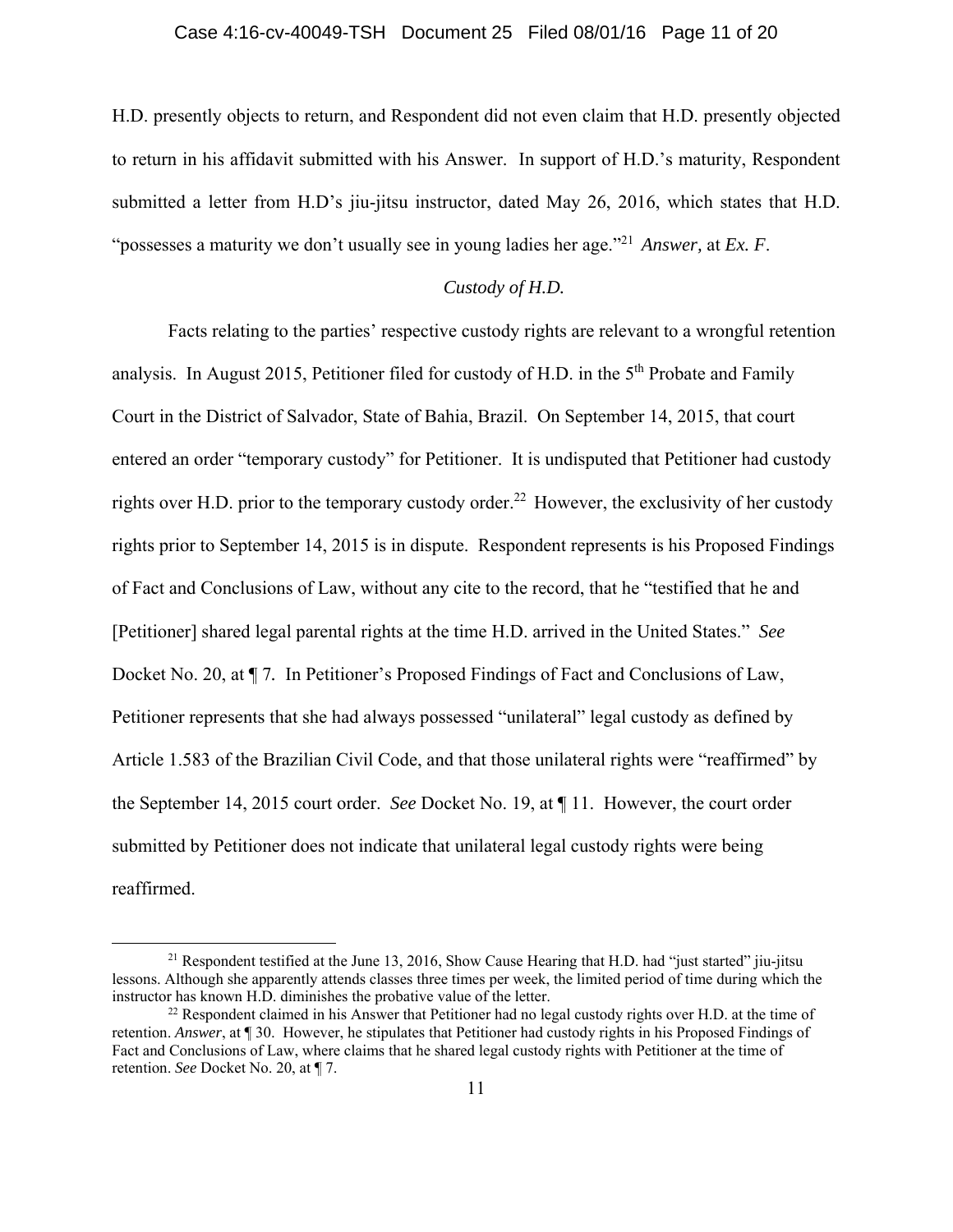#### **Discussion**

### *Standard of Review*

"Under the Hague Convention, children who have been wrongfully removed or retained must be returned to their country of habitual residence unless the abductor can prove one of the defenses or exceptions to return allowed by the Convention." *Danaipour v. McLarey*, 286 F.3d 1, 13 (1st Cir. 2002)(citations omitted). In order to establish wrongful retention or removal, a petitioner must establish by a preponderance of the evidence that he or she: (1) seeks to return the child to the child's country of habitual residence, (2) had custody rights immediately prior to the child's removal or retention, and (3) was exercising those rights at the time of removal or retention, or would have exercised those rights but for the removal or retention. *See Mendez v. May*, 778 F.3d 337, 343 (1<sup>st</sup> Cir. 2015); Convention, art. 3; 22 U.S.C. §9003(e)(1)(A).

## *Whether H.D. Was Wrongfully Retained*

It is undisputed that Petitioner seeks to return H.D. to Brazil, her country of habitual residence, and also undisputed that Petitioner had custody rights immediately prior to H.D.'s retention. Respondent nonetheless argues that his retention of H.D. was not wrongful because Petitioner was not *exercising* her custody rights at the time of the retention. Respondent contends that, because he shared custody rights with Petitioner (a fact which Petitioner disputes), and because H.D. was in his care immediately before she was retained, *he* was the parent exercising custody rights over H.D. at the time of retention, not Petitioner. *See* Docket No. 20, at ¶ 15-17. I find that, even assuming that Respondent shared custody rights with Petitioner at the time of retention, his retention of H.D. was wrongful within the meaning of the Convention.

 "The Hague Convention does not define what constitutes the 'actual exercise' of custody rights." *Mendez v. May*, 85 F.Supp.3d 539, 555 (D.Mass. 2015), *rev'd on other grounds*, 778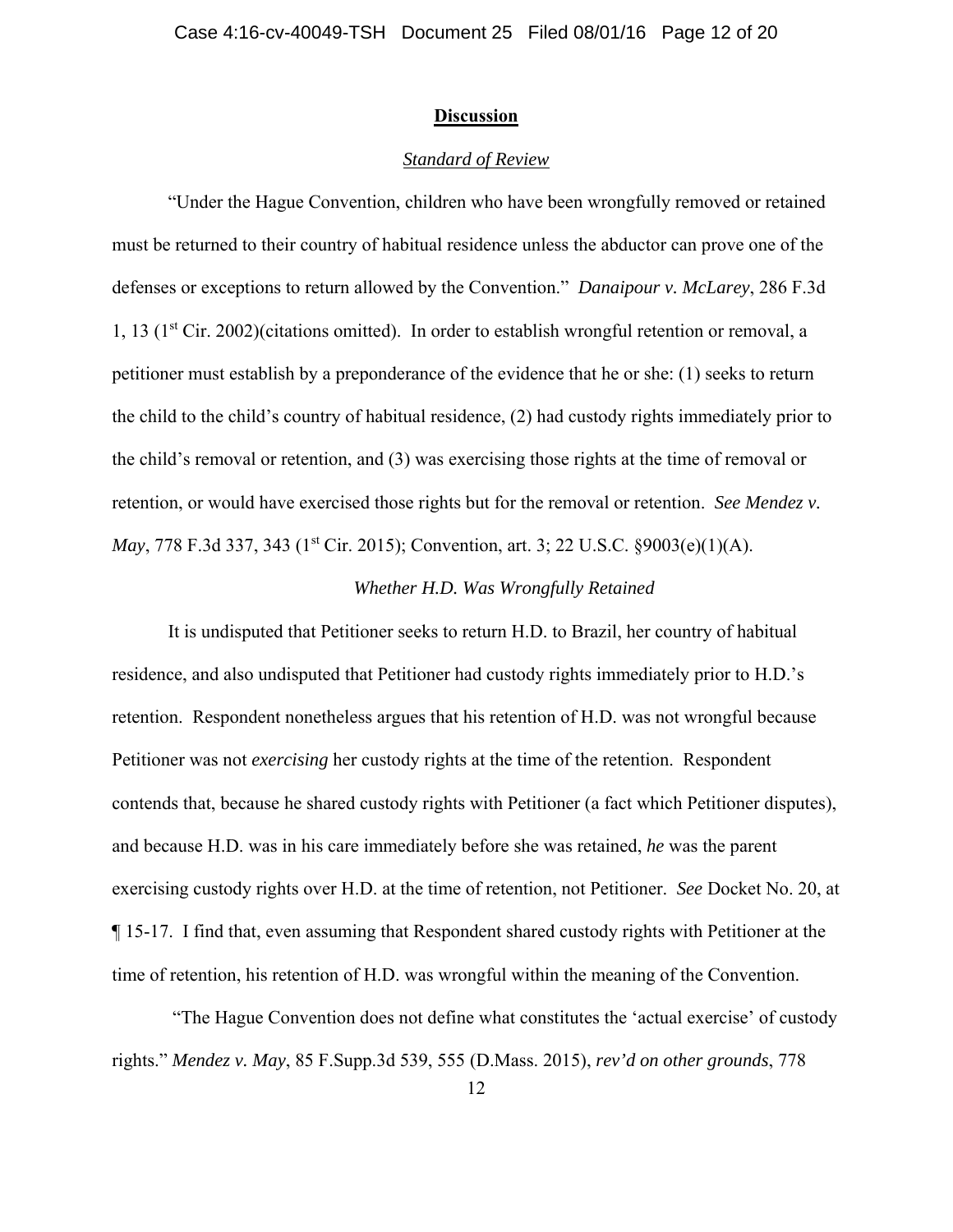#### Case 4:16-cv-40049-TSH Document 25 Filed 08/01/16 Page 13 of 20

F.3d 337 (1<sup>st</sup> Cir. 2015)(citation omitted). "Nonetheless, courts have only found failure to exercise custody rights on the part of someone such rights where there were actions 'that constituted clear and unequivocal abandonment of the child.'" *Id.* (quoting *Friedrich v. Friedrich*, 78 F.3d 1060, 1066 ( $6<sup>th</sup>$  Cir. 1996)). Additionally, "a court may find that [a petitioner] would have exercised her rights if she 'persistently sought custody,' including petitioning for custody in her country of residence." *Moura v. Cunha*, 67 F.Supp.3d 493, 498 (D.Mass. 2014)(quoting *Kufner,* 519 F.3d at 39-40); *see e.g. Hazbun Escaf v. Rodriquez*, 200 F.Supp.2d 603, 612-13 (E.D.Va. 2002)(finding that mother would have exercised custody rights but for retention where she "promptly and steadfastly objected to the retention and vigorously pursued steps to compel the child's return.")

I find that Petitioner would have exercised her custody rights but for Respondent's retention. There is no evidence that Petitioner clearly and unequivocally abandoned her child. She permitted H.D. to travel to the United States under the belief that H.D. would return within a month, and, when asked, declined to give Respondent permission to keep H.D. in the United States. In August 2015, she petitioned for custody of H.D., and was awarded temporary custody in September 2015. That Respondent may have been exercising his own custody rights at the time of retention does not make the retention any less wrongful. As the United States Department of State noted in its legal analysis of the Hague Convention:

"[F]rom the Convention's standpoint, the removal of a child by one of the joint holders without the consent of the other [] is wrongful, and this wrongfulness derives in this particular case [] not from some action in breach of a particular law, but from the fact that such action has disregarded the rights of the other parent which are also protected by law, and has interfered with their normal exercise. The Convention's true nature is revealed most clearly in these situations: it is not concerned with establishing the person to whom custody of the child will belong at some point in the future, nor with the situations in which it may prove necessary to modify a decision awarding joint custody on the basis of facts which have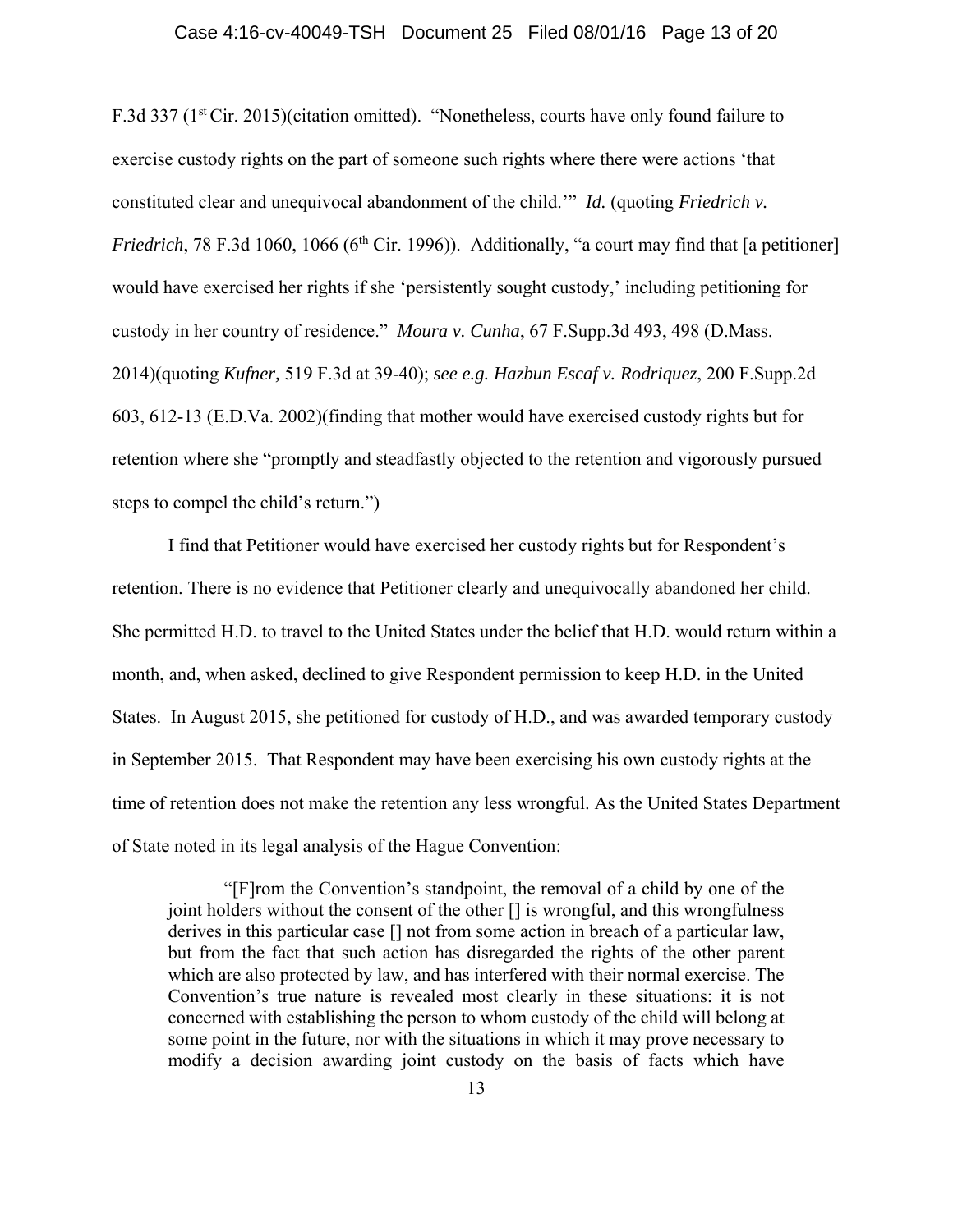### Case 4:16-cv-40049-TSH Document 25 Filed 08/01/16 Page 14 of 20

subsequently changed. It seeks, more simply, to prevent a later decision on the matter being influenced by a change of circumstances brought about through unilateral action by one of the parties."

#### *Hague International Child Abduction Convention: Text and Legal Analysis*, 51

Fed.Reg. 10,494, 10,506 (Mar. 26, 1986). The Department of State's analysis discusses removal, but it is clear that the same principle must also apply to retention. Respondent interfered with Petitioner's exercise of her custody rights when he unilaterally acted to keep H.D. out of Brazil, her country of habitual residence. Therefore, I find that Respondent's retention of H.D. was wrongful within the meaning of the Convention.

#### *Respondent's Defenses to Return*

Respondent invokes three defenses to return: the "grave risk" defense under Article 13(b), the "mature child" defense under Article 13, and the "well-settled" defense under Article 12. *See* Docket No. 20, at ¶¶ 15-21. "The Convention establishes a strong presumption favoring return of a wrongfully removed child," and consequently, "exceptions to the general rule of expedient return . . . are to be construed narrowly." *Danaipour*, 286 F.3d at 13-14 (citations omitted). This Court may exercise its discretion to order removal even if it is found that one or more of these defenses apply. Convention, art. 18; *see also Friedrich*, 78 F.3d at 1067.

## *Grave Risk Defense under Article 13(b)*

To succeed on a "grave risk" defense, the respondent must prove by clear and convincing evidence that "there is a grave risk that [the child's] return would expose the child to physical or psychological harm or otherwise place the child in an intolerable situation." Convention, art. 13(b); 22 U.S.C. §9003(e)(2)(A). The risk must be "more than serious," though it need not be "immediate." *Walsh v. Walsh*, 221 F.3d 204, 218 (1<sup>st</sup> Cir. 2000). The harm involved "must be a great deal more than minimal." *Id.*; *see Moura*, 67 F.Supp.3d at 500 ("[I]n the absence of clear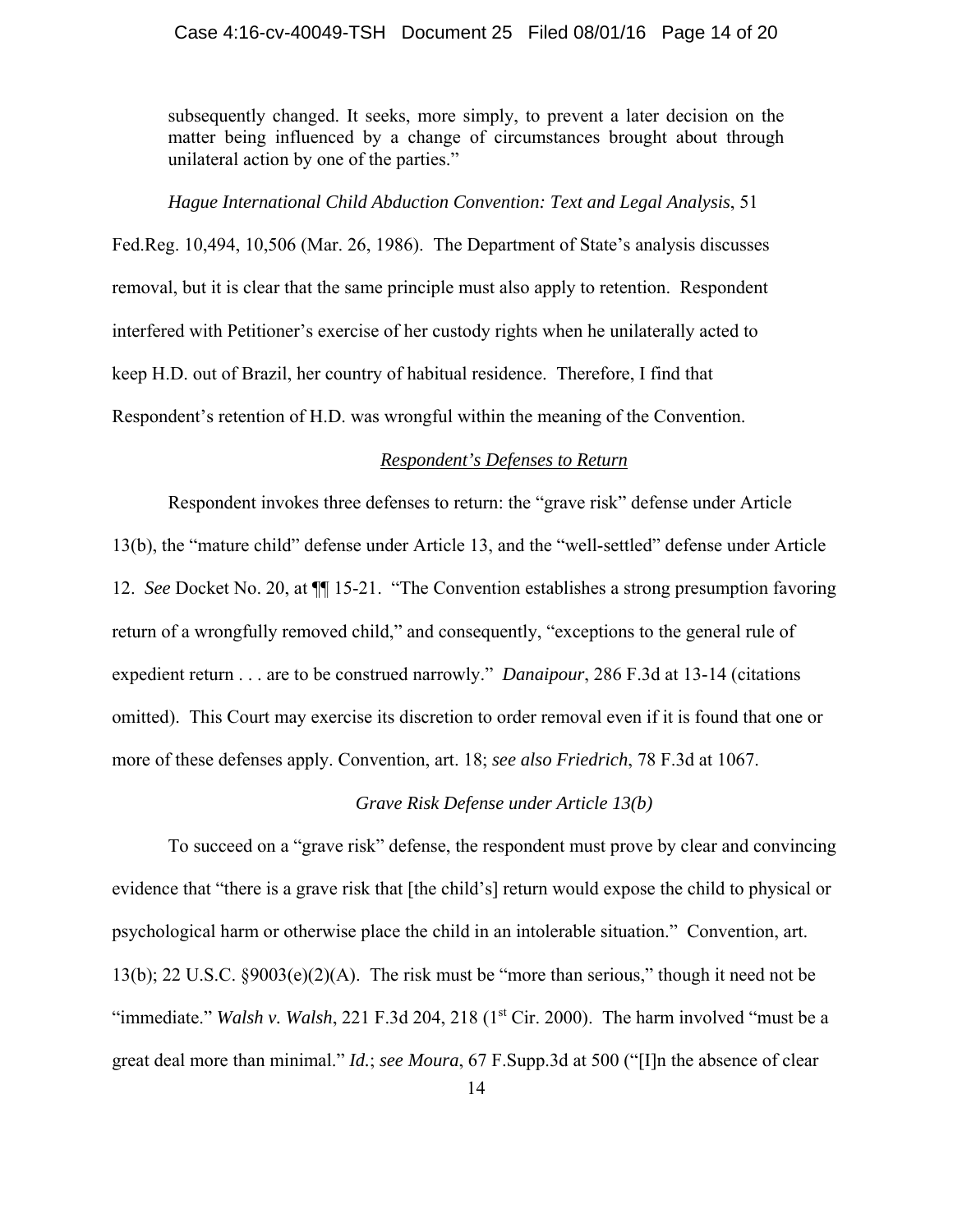#### Case 4:16-cv-40049-TSH Document 25 Filed 08/01/16 Page 15 of 20

abuse, courts are unlikely to block removal under [Article 13(b)]); *Blondin v. Dubois* 238 F.3d 153, 162 ( $2<sup>d</sup>$  Cir. 2001)(noting that "elimination of certain educational or economic opportunities" does not constitute a grave risk of harm). "[W]hen determining whether a grave risk of harm exists, courts must be attentive to the purposes of the Convention." *Walsh,* 221 F.3d at 218. The grave risk defense "was not intended to be used by defendants as a vehicle to litigate (or relitigate) the child's best interests." *Danaipour*, 286 F.3d at 14 (citation omitted). Because courts are not permitted to engage in custody determinations, it is not relevant who the better parent would be in the long run. *Id*.

Respondent has failed to establish by clear and convincing evidence that H.D.'s return would subject her to a grave risk of harm or otherwise place her in an intolerable situation. Respondent testified that areas "around" the Red River neighborhood where H.D. will presumably return are extremely dangerous and controlled by drug traffickers, but did not demonstrate by clear and convincing evidence that H.D. would face a grave risk of harm due to the violence in those areas. *Cf. Velasquez v. Funes de Velasquez*, 102 F.Supp.3d 796, 811-13 (E.D.Va. 2015)(finding return to El Salvador constituted grave risk of harm where evidence showed that El Salvador was "one of the most dangerous and violent countries in the world" and family of petitioned-for children were victims of multiple violent threats). On the contrary, Respondent testified that he believes H.D., while not in school, would spend the majority of her time inside her house if she were to return to Brazil, and Petitioner likewise testified that when H.D. previously lived in Brazil, she was not allowed to walk outside without adult supervision. Moreover, Petitioner's husband testified that the house to which H.D. will return is located in a calm, middle-class neighborhood, and this testimony was uncontroverted by Respondent's testimony, which focused on slum neighborhoods "around" the Red River area. Respondent's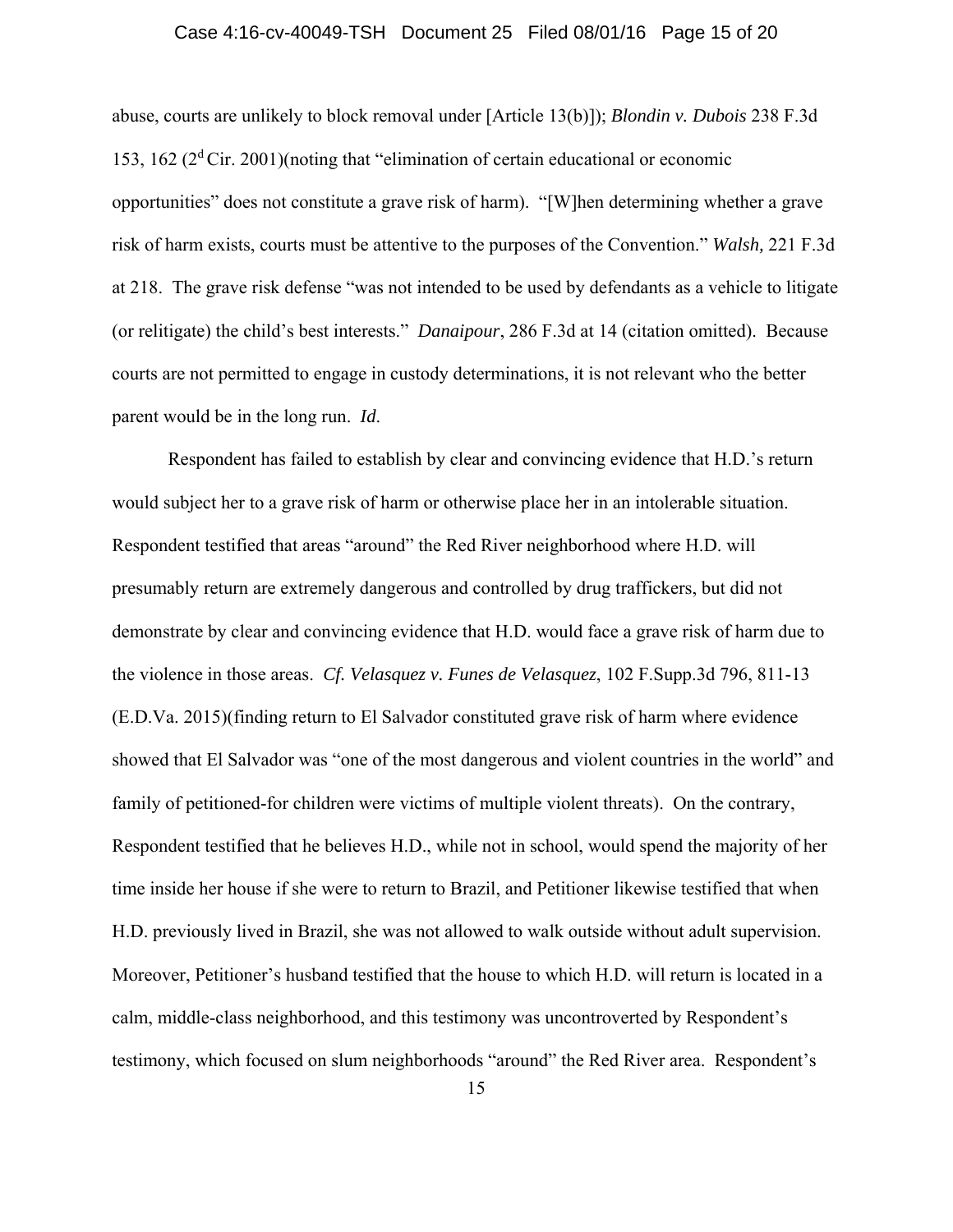### Case 4:16-cv-40049-TSH Document 25 Filed 08/01/16 Page 16 of 20

vague reference to "many other" dangerous areas, which were unnamed and not described, is not sufficient to carry his burden, particularly in light of the previously noted concerns regarding his credibility. *See notes* 14, 18, *supra* at pp. 7, 9.

Respondent has also failed to show by clear and convincing evidence that H.D.'s living conditions in Salvador would constitute a grave risk of physical or psychological harm or lead to an otherwise intolerable situation. Respondent claimed that H.D.'s former home was unsanitary due to the compulsive hoarding of Petitioner's father and grandmother. It is undisputed that if H.D. returns to Brazil, she will not live with Petitioner's father and grandmother. Respondent claimed that H.D. would be at risk due to exposure to her allegedly mentally ill grandfather. Even assuming the truth of Respondent's disputed allegations, it is undisputed that if H.D. returns, she will not be living with her grandfather. Respondent makes much of his laudable involvement in H.D.'s improved academic performance, stronger social network, and better personal hygiene. However, as the First Circuit has stated, it is not relevant who the better parent would be in the long run, and Article 13(b) may not be used as a "vehicle to litigate the child's best interests." *Danaipour*, 286 F.3d at 14. Respondent's claim that H.D.'s return to Brazil would result in a grave risk of harm or an otherwise intolerable situation due to isolation also fails. It is undisputed that H.D. will attend school outside of her house, and Petitioner testified that the school which H.D. would attend offers extracurricular activities, including athletics. Living in Salvador with Petitioner may reduce or even eliminate H.D.'s freedom to walk in the street unaccompanied by an adult, but an "intolerable situation was not meant to encompass return to a home where living conditions are less palatable*," Avendano v. Smith*, 806 F.Supp.2d 1149, 1176 (D.N.M. 2011)(citation omitted), and the situation envisioned by Respondent where H.D. would spend most of her free time at home watching television and playing video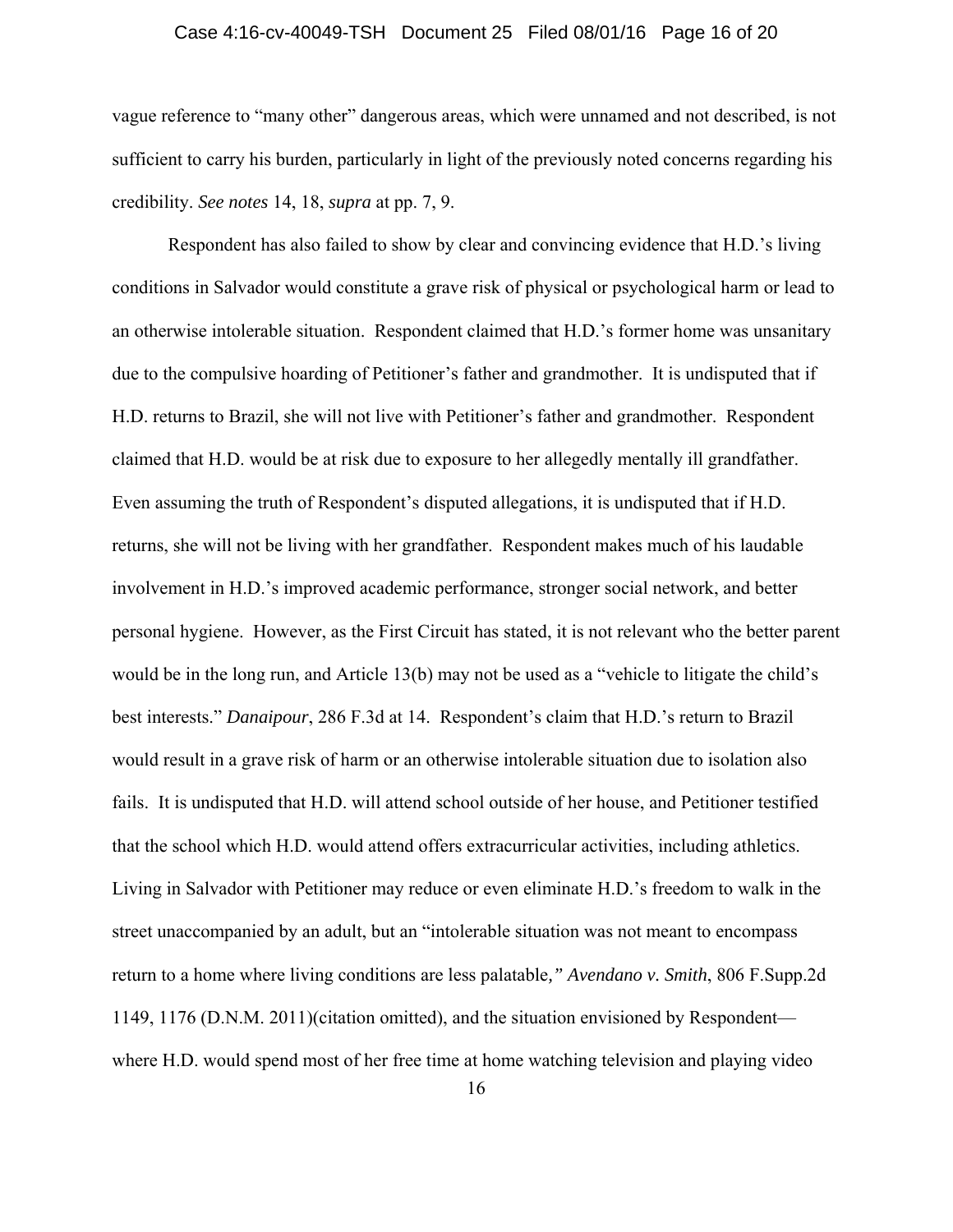### Case 4:16-cv-40049-TSH Document 25 Filed 08/01/16 Page 17 of 20

games—does not approach a showing of "clear abuse." In sum, taking into account the evidence presented concerning H.D.'s potential living conditions and the general environment in the city to which she plans to return, I find that Respondent has failed to establish by clear and convincing evidence that H.D.'s return to Brazil would expose her to a grave risk of physical or psychological harm or otherwise place her in an intolerable situation.

### *Mature Child Defense under Article 13*

The Court will address the merits of Respondent's mature child defense under Article 13 notwithstanding counsel's failure to pursue that defense at the Show Cause Hearing.<sup>23</sup> "To succeed on a [mature child] affirmative defense, a respondent must prove by a preponderance of the evidence 'that the child objects to being returned and has attained an age and degree of maturity at which it is appropriate to take account of its views.'" *Falk v. Sinclair*, 692 F.Supp.2d 147, 159 (D.Me. 2010)(quoting Convention, art. 13); *see* 22 U.S.C. 9003(e)(2)(B). "The Convention does not set an age at which a child is automatically considered to be sufficiently mature, rather the determination is to be made on a case by case basis." *Falk*, 692 F.Supp.2d at 159 (quoting *Yang v. Tsui*, 499 F.3d 259, 279 (3<sup>d</sup> Cir. 2007)).

 It is reasonable to believe that, based on Petitioner and Respondent's testimony, H.D. did not want to return to Brazil at the time of her entry into the United States in June 2015. However, the only evidence that H.D. currently objects to return consists of unsupported representations by Respondent. I find that Respondent has not proven by a preponderance of the evidence that H.D. objects to return, and decline to assume the child's objection based on

<sup>&</sup>lt;sup>23</sup> As noted above, Respondent's counsel briefly referenced the language of the mature child defense at the close of the hearing. However, he then reiterated that he was seeking to have the Court interview H.D. in connection with the grave risk defense, and made no further mention of the mature child defense.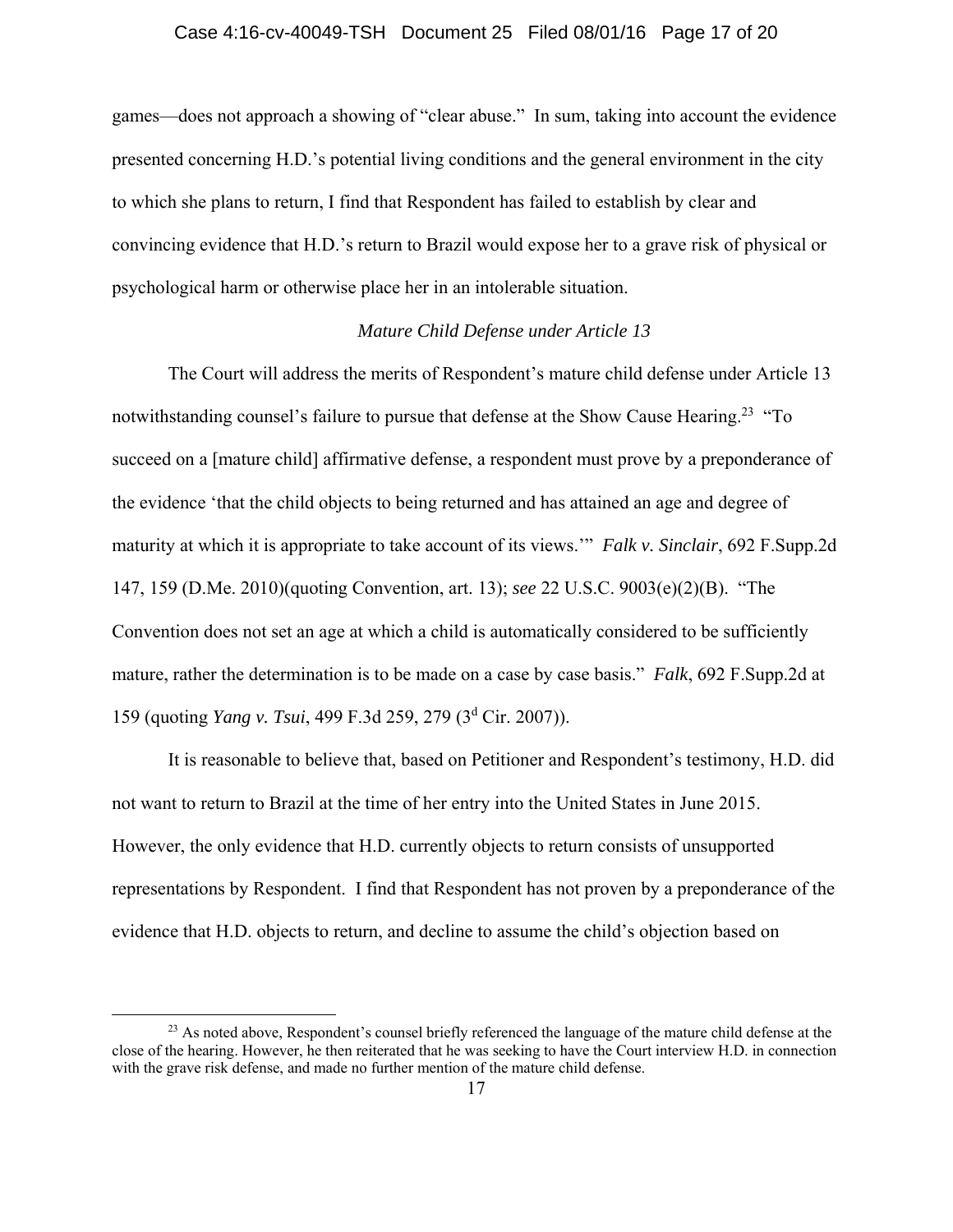### Case 4:16-cv-40049-TSH Document 25 Filed 08/01/16 Page 18 of 20

Respondent's representations alone. *Cf. Kufner v. Kufner*, 480 F.Supp.2d 491, 502 (D.RI. 2007)(assuming that petitioned-for children, if asked, would object to return where children "stated consistently" their desire to remain in United States to court-appointed guardian *ad litem*), *aff'd on other grounds*, 519 F.3d 33 (1<sup>st</sup> Cir. 2008). Moreover, I find that Respondent has not proven by a preponderance of the evidence that H.D. is of a sufficient age and maturity for this Court to take her views into consideration. While H.D.'s exemplary grades and letter from her jiu-jitsu instructor may be probative of maturity, they are not sufficient to carry Respondent's burden. To hold that this defense applies would involve assuming both the child's present objection and the content of the child's views based solely upon representations by the party opposing return. To assume as much would be inconsistent with the "narrowness of the age and maturity exception to the Convention's rule of mandatory return." *Gonzalez Locicero v. Nazor Lurashi*, 321 F.Supp.2d 295, 298 (D.PR. 2004). I thus find that Respondent has failed to establish that relief is warranted under Article 13's mature child defense.

#### *Well-Settled Defense under Article 12*

 Respondent's well-settled defense under Article 12 is barred by the plain language of the Convention's text. "To succeed on a 'well-settled' affirmative defense, a respondent must prove by a preponderance of the evidence that the Hague Convention proceeding was commenced more than one year after the child's wrongful removal (or retention) and that the child has become well-settled in his or her new environment." *Falk*, 692 F.Supp.2d at 158-59; *see* Convention, art. 12; 22 U.S.C. §9003(2)(B). Under the ICARA, proceedings are commenced when a petition for the return of a child is filed "in any court which has jurisdiction of such action and which is authorized to exercise its jurisdiction in the place where the child is located at the time the petition is filed." 22 U.S.C. §§9003(b), (f)(3). H.D. was retained by Respondent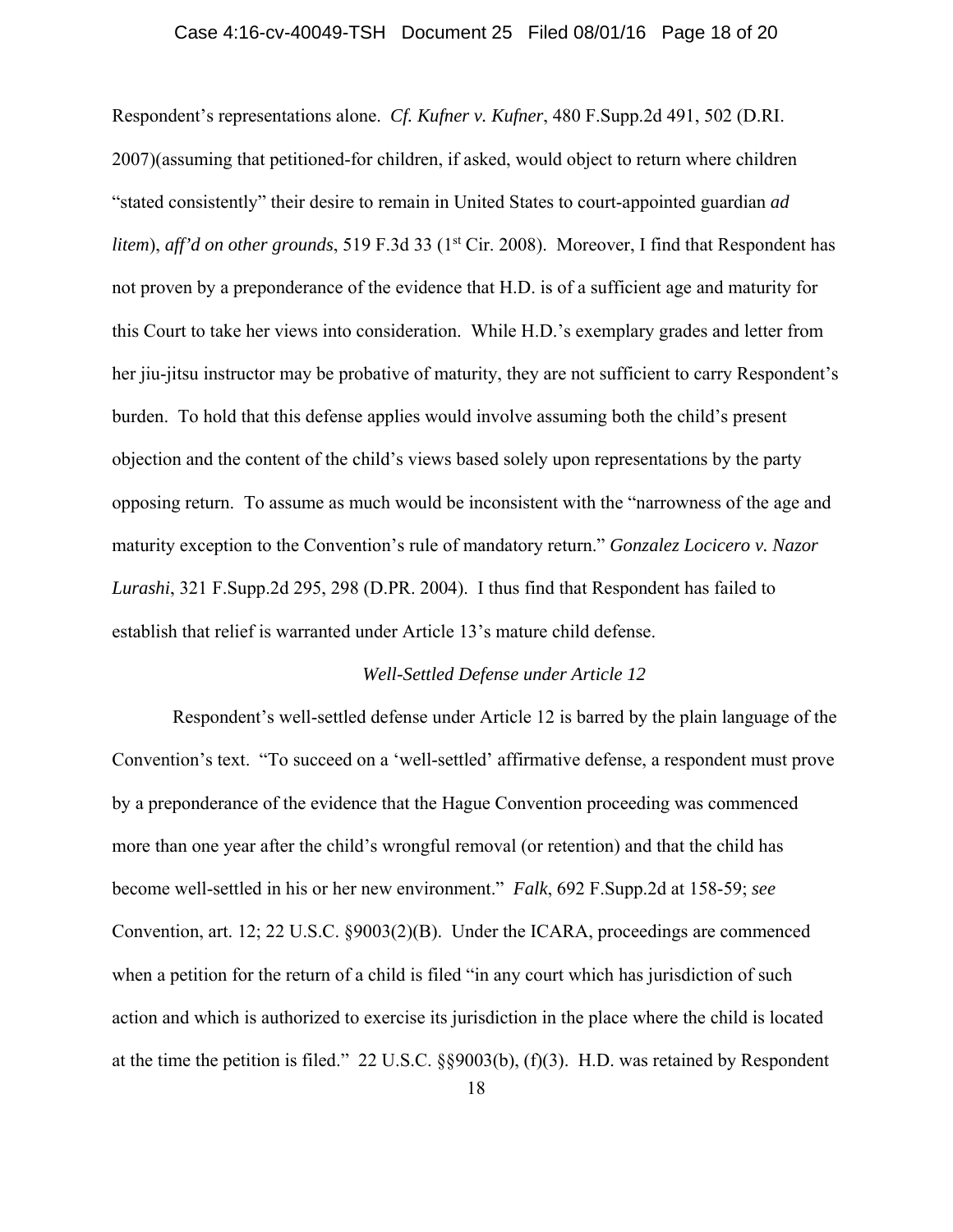in June 2015. Petitioner filed her Petition with this Court on May 4, 2016. H.D. was at the time of filing, and still is, located in Worcester, Massachusetts, within the jurisdiction of this Court. Proceedings were therefore commenced less than one year after the child's wrongful retention. Accordingly, relief is not warranted under Article 12's well-settled defense.

## *Petitioner's Request for Award of Necessary Expenses*

As the prevailing party, Petitioner has established the prerequisite for an award of necessary expenses under the fee-shifting provision of the ICARA, which provides that:

Any court ordering the return of a child pursuant to an action brought under section 9003 of this title shall order the respondent to pay necessary expenses incurred by or on behalf of the petitioner, including court costs, legal fees, foster home or other care during the course of proceedings in the action, and transportation costs related to the return of the child, unless the respondent establishes that such order would be clearly inappropriate.

22 U.S.C. §9007(b)(3). However, "two issues remain: first, whether the claimed

expenses are 'necessary,' and second, whether an order against respondent would be 'clearly

inappropriate.'" *De Souza v. Negri*, No. 14-13788-DJC; 2015 WL 727934, at \*2 (D.Mass.

February 19, 2015)(citation to quoted case and alterations omitted). "The burden of proof to

establish necessity is upon the Petitioner." *Id.* (citation omitted).The burden to establish that a

fee award would be "clearly inappropriate" is upon the Respondent. *Id.* Accordingly, Petitioner

has until August 11, 2016 to file a motion enumerating what she alleges are "necessary"

expenses, and Respondent in turn has until August 25, 2016 to respond to the motion and address whether any such award would be "clearly inappropriate."